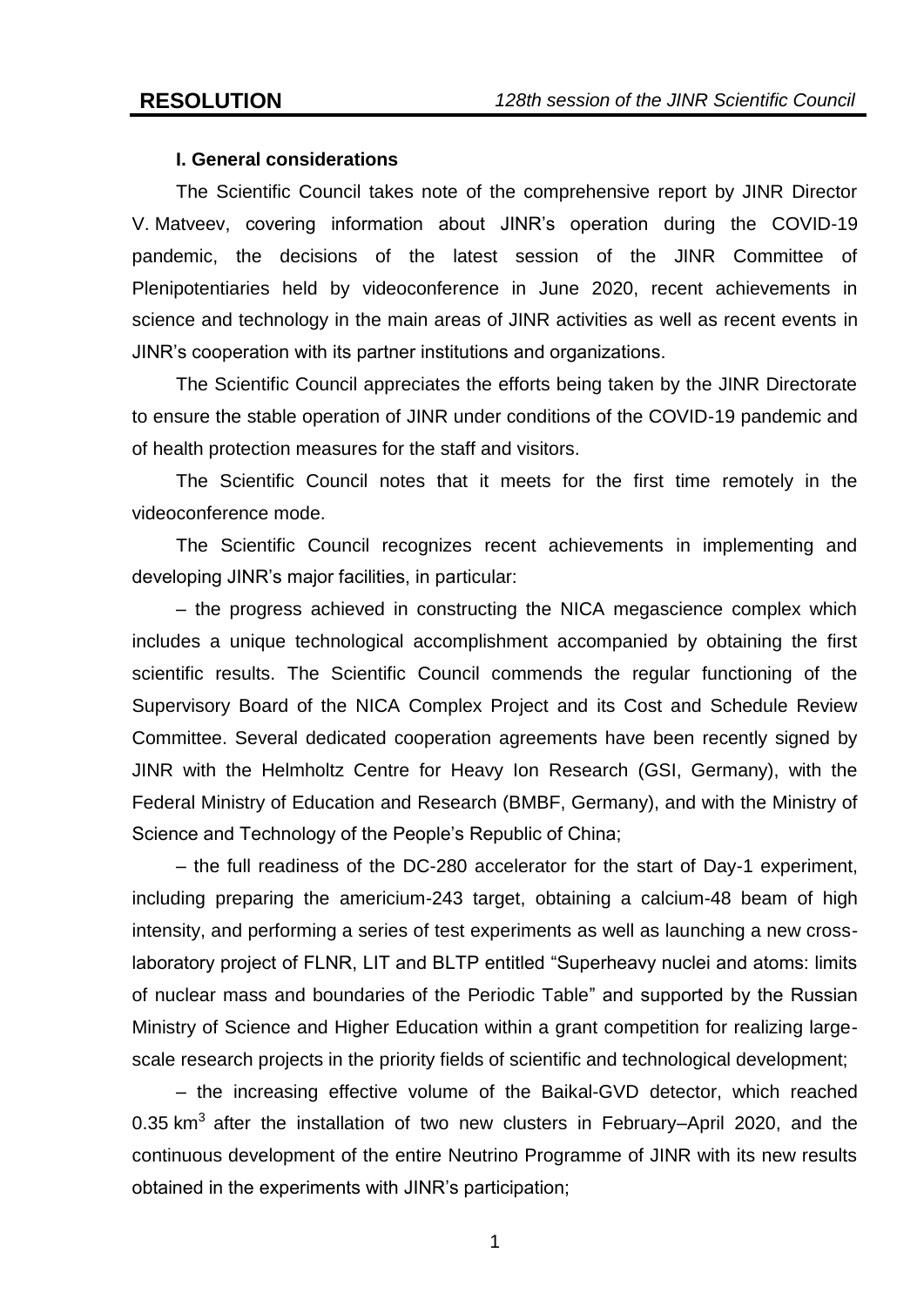– the further development of the User Programme for the IBR-2 spectrometers and the efforts being taken by FLNP to meet the user needs by updating the IBR-2 working schedule, which was shifted due to the COVID-19 lockdown period;

– the progress in development of the Multifunctional Information and Computing Complex, including the recent integration, through the DIRAC Interware, of JINR's major computing resources: Tier1 and Tier2 grid components, the "Govorun" supercomputer, the NICA cluster, the cluster of the National Autonomous University of Mexico, and JINR's storage resources.

The Scientific Council welcomes the new initiatives in the cooperation format between JINR and BMBF, which will be focused on three key fields, each regulated by its steering committee: Heisenberg–Landau Programme, Neutron Research, and Young Scientists Programme. The Scientific Council also notes a series of events and meetings held within cooperation with Azerbaijan, France, Russia, Serbia, South Africa as well as with CERN.

The Scientific Council commends the efforts being taken by JINR Directorate to ensure the competitive level of remuneration for JINR's highly qualified staff by establishing an Incentive Fund and developing the corresponding Regulations for its use.

The Scientific Council welcomes the preparation by the JINR Directorate of a plan of activities dedicated to the celebration of the 65th anniversary of JINR (26 March 2021) both at JINR and Member States in the course of the year 2021.

# **II. Recommendations in connection with the PACs**

The Scientific Council takes note of the recommendations made by the PACs at their meetings in June–July 2020, as reported at this session by I. Tserruya, Chair of the PAC for Particle Physics, M. Lewitowicz, Chair of the PAC for Nuclear Physics, and D. L. Nagy, Chair of the PAC for Condensed Matter Physics. The Scientific Council requests the JINR Directorate to consider these recommendations while preparing the JINR Topical Plan of Research and International Cooperation for the year 2021.

#### Particle physics

The Scientific Council is pleased to note that despite the difficult pandemic situation, the Nuclotron-NICA project including the VBLHEP infrastructure developments advanced well and, basically, at the necessary pace. In particular, in spite of a twomonth delay, the tests of the main Booster systems were completed and preparation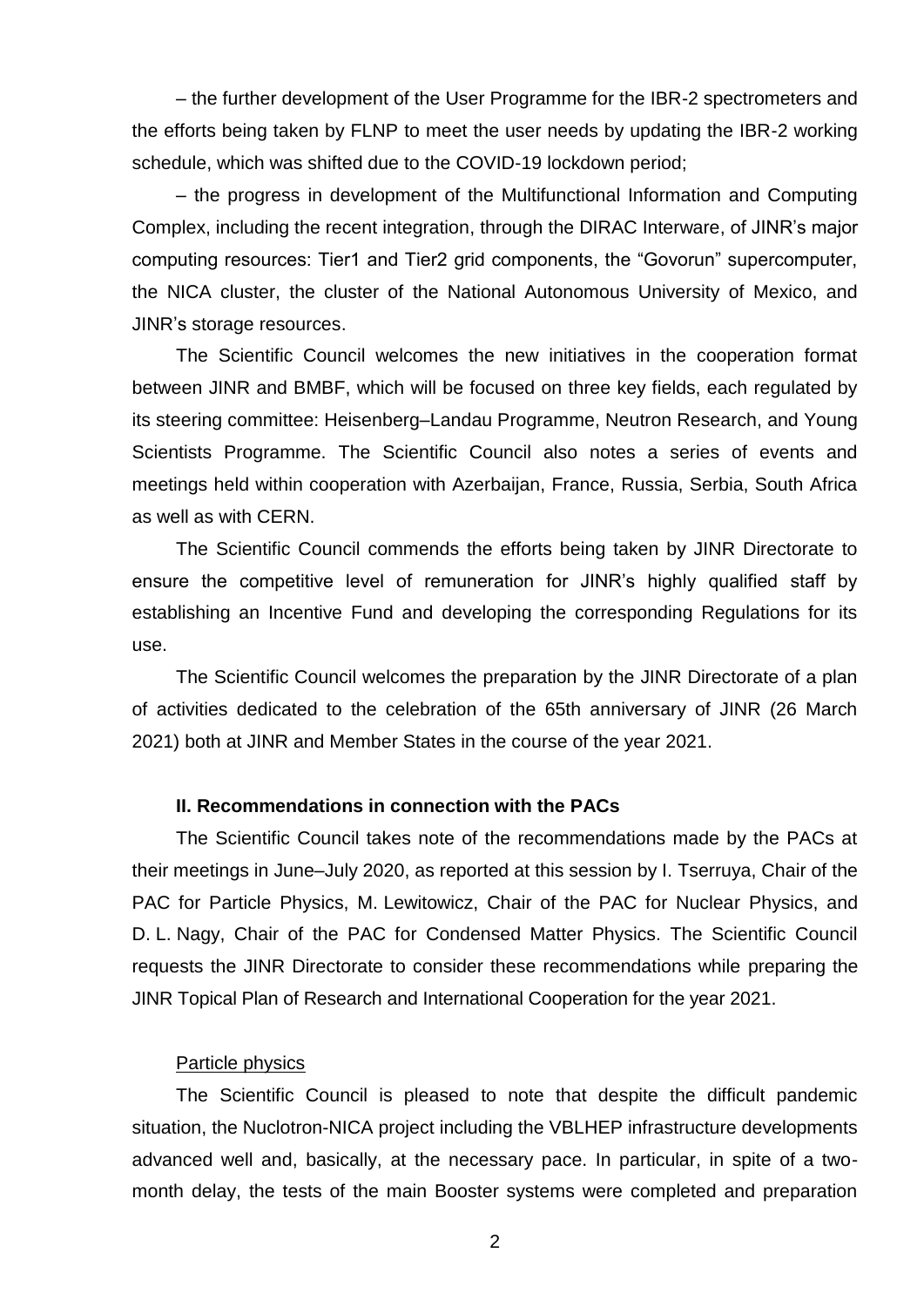work for launching the Booster synchrotron is started. The Scientific Council seconds the concern of the PAC for Particle Physics with the lack of sufficient manpower for the collider magnet construction and tests and urges the JINR management to take the necessary steps to address this issue that otherwise could seriously impact the overall schedule of the NICA project. The Scientific Council endorses the PAC's request that the Nuclotron maximum energy of 4.5 GeV/n should be available as soon as possible.

The Scientific Council appreciates the efforts of the BM@N team on upgrading the detector for the heavy-ion physics runs planned for 2021 and beyond and on completion of the analysis of short-range correlations of nucleon pairs in inverse kinematic reactions measured at the Nuclotron.

The Scientific Council welcomes the steady progress in the assembly and production of most of the MPD detector components foreseen in the first-stage configuration as well as in the production of the Inner Tracking System. The Scientific Council shares the PAC's concern regarding the delay in the ECAL construction and the resulting impact on the physics programme, with only half of the coverage foreseen now at the first stage while the second half is expected at a later stage. The Scientific Council appreciates the ongoing Monte Carlo simulations of the detector and physics processes in preparation for the first beams in MPD and welcomes the plans to intensify this effort. The Scientific Council supports the PAC's recommendation on extension of the MPD project until the end of 2025 with first priority.

The Scientific Council encourages the JINR team in the COMPASS experiment to enhance its participation in the data analysis and develop collaborative work for the physics exploitation of the data in order to secure scientific recognition of the group's two-decade-long work in COMPASS. By the project completion in 2022, the group should explore new opportunities like e.g. MPD and SPD where its experience is certainly very much needed. The Scientific Council endorses the PAC's recommendation concerning extension of the COMPASS-II project until the end of 2022 with first priority.

The Scientific Council recognizes that the TAIGA project has a solid in-house component with significant international participation. The JINR group is playing an important role in the TAIGA collaboration for the design and production of the IACTs, but its participation in the data analysis should be strengthened. Publication of the methodological results obtained by the group should be carried out more actively. The Scientific Council shares the PAC's recommendation on extension of the TAIGA project until the end of 2023 with first priority.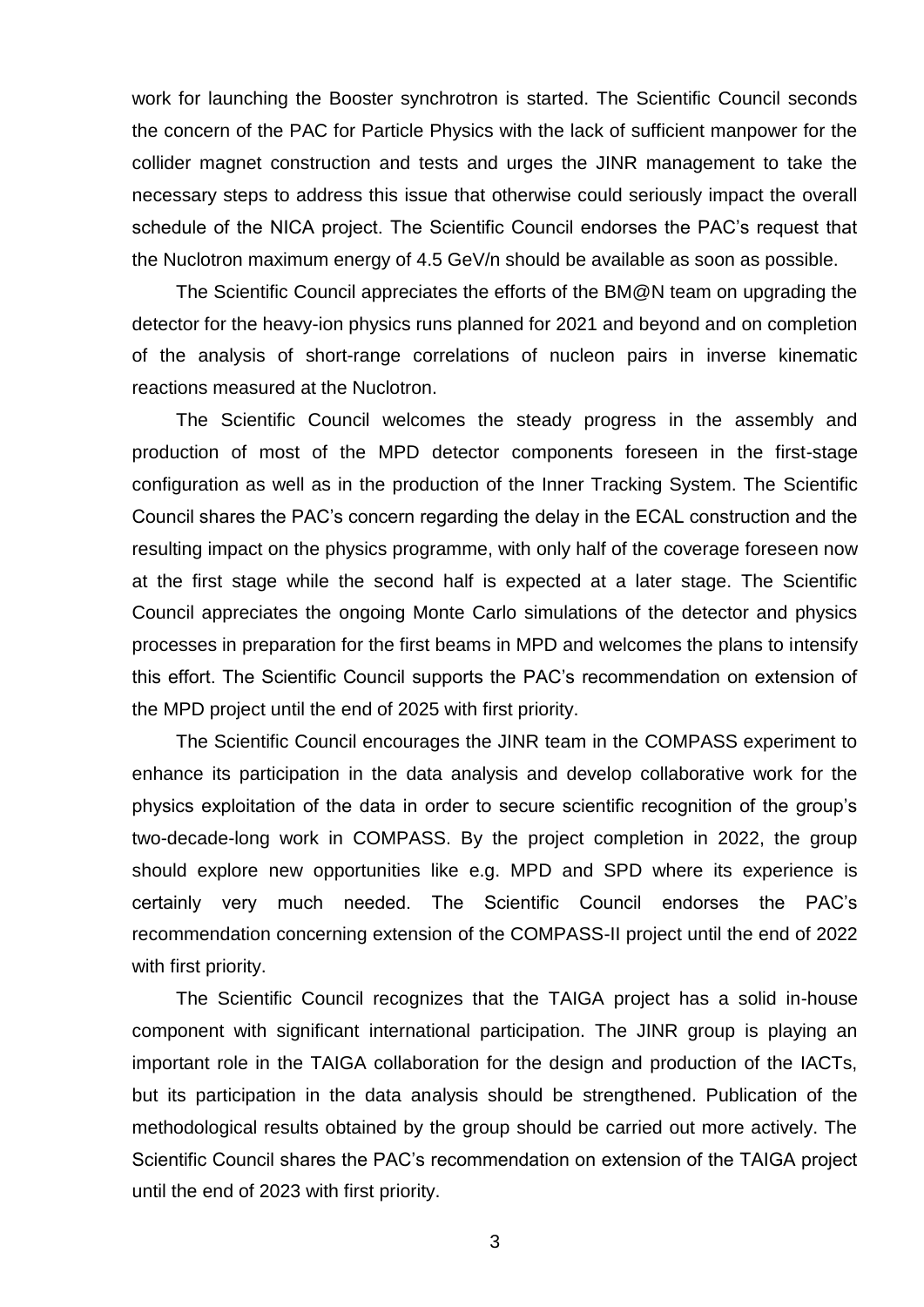The Scientific Council appreciates the high quality of the work performed by the JINR group in the Daya Bay and JUNO experiments. The contributions of the JINR group to both experiments made in many important systems of the detectors are acknowledged and imprinted in the structure of the collaboration management. The Scientific Council supports the plans of the JINR team in the data analysis of the Daya Bay experiment and in the development, construction and commissioning of the JUNO project. It endorses the PAC's recommendation to continue the participation in the JUNO project until the end of 2023 with first priority.

The Scientific Council, taking into account the visible role of the JINR group in the NOvA experiment and its solid plans for further advances in forefront neutrino physics research with the DUNE experiment, supports the PAC's recommendation on continuation of NOvA and approval of the group's participation in DUNE, both until 2023 with first priority. It supports the PAC's proposal to the JINR Directorate to provide the necessary resources to the DUNE project in order to guarantee visible participation of the JINR group and to encourage the group to play the role of bridgehead for the future joining of more groups associated with JINR.

#### Nuclear physics

The Scientific Council commends the progress of work on the Factory of Superheavy Elements (SHE Factory) reviewed by the PAC for Nuclear Physics. At present, the "flat-top" system at the DC-280 cyclotron has been tested, leading to further increase of the efficiency of production of heavy-ion beams. A differential pumping system is being constructed at the GFS-2 gas-filled separator to accept the highest possible ion current produced by DC-280. All previously scheduled test experiments have been completed. The first experiment to produce moscovium isotopes in the  $48$ Ca+ $243$ Am reaction at the SHE Factory has been prepared. The americium target has been installed and tested. The beginning of the experiment is planned for the autumn of this year.

The Scientific Council supports the PAC's recommendations on the concluding theme "Improvement of the JINR Phasotron and Design of Cyclotrons for Fundamental and Applied Research". As a result of the upgrade of the Phasotron and its beam lines, a stable operation of the accelerator was ensured for an average of 1000 hours per year, of which about 80% was used for medical research. Research under the theme was focused mostly on developing and improving cyclotrons used in hadron therapy. The most important activities were carried out in collaboration with the Institute of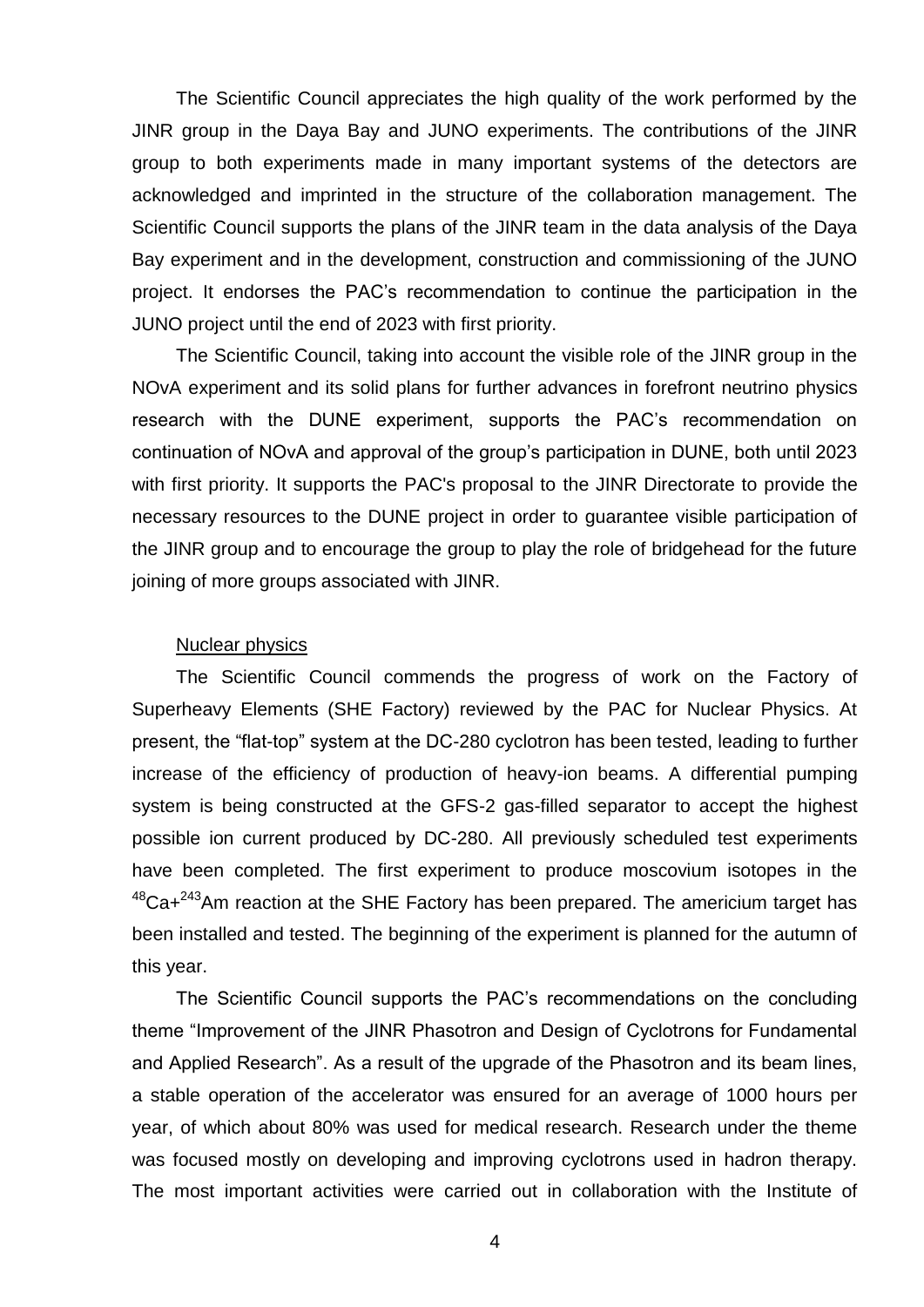Nuclear Physics, Polish Academy of Sciences (Kraków, Poland) on the modernization of the conventional IAC-144 cyclotron and with the Institute of Plasma Physics of the Chinese Academy of Sciences (Hefei, PRC) on the design and manufacture of the SC200 superconducting isochronous cyclotron for proton therapy. A design of the SC230 compact superconducting cyclotron with smaller dimensions and the required magnetic field level was developed by the team.

The Scientific Council concurs with the PAC's recommendation that the DLNP Directorate consider continuing the studies planned by the team in the field of development, construction and upgrade of cyclotrons under one of the themes of this Laboratory. The Scientific Council recommends that the JINR Directorate make soon a decision on the Biomedical Research Centre with dedicated proton accelerator and JINR contribution to the future medical complex for proton therapy.

The Scientific Council notes the importance of the EG-5 accelerator for JINR and its Member States, which requires a modernization of the existing accelerator or a purchase of a new one with similar design parameters. In the opinion of the PAC, the most cost-effective solution is the modernization of this accelerator. The Scientific Council supports the PAC's recommendation on the preparation and opening of a project to modernize the existing accelerator and associated experimental infrastructure activities under the theme "Investigations of Neutron Nuclear Interactions and Properties of the Neutron" with financing from the budget of the current Seven-year plan for the development of JINR, starting in 2021.

The Scientific Council supports the recommendation on the opening of the new project "Measurement of ordinary muon capture for testing nuclear matrix elements of 2β decays (project MONUMENT)" for 2021–2023 with first priority. This project is aimed at carrying out experimental measurements of muon capture at several daughter candidates on 2β decay nuclei. Obtained results would have high importance for checking the accuracy of theoretical calculations of nuclear matrix elements. The measurements of muon capture will be carried out at the meson factory of the Paul Scherrer Institute (PSI) in Switzerland.

## Condensed matter physics

The Scientific Council notes the results achieved in the technical design of the IBR-3 reactor to be a new neutron source of JINR as well as the beginning of JINR's cooperation with the potential fuel manufacturer. Presently, the technical requirements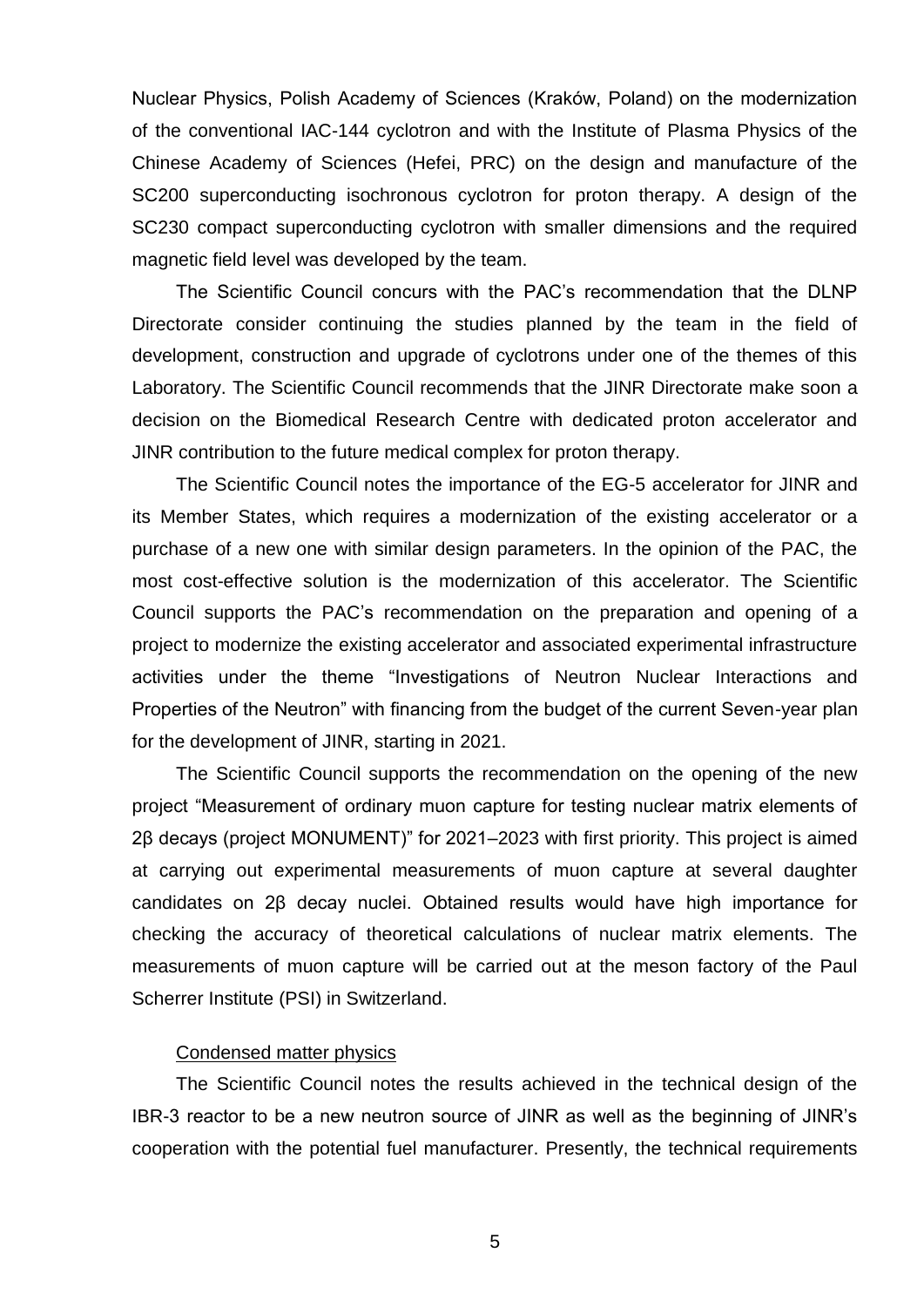for the next stage of designing the IBR-3 — development of the Technical Proposal –– have been identified and the contract for this work is being prepared.

The Scientific Council welcomes the continuous efforts in experimental studying and modelling of the neutron background at the spectrometers of the IBR-2 reactor as well as in search for means of suppressing the backgrounds at its extracted beams. The Scientific Council supports the recommendation of the PAC for Condensed Matter Physics towards deeper elaboration of the IBR-3 technical proposal and continuation of the FLNP activities on studying and suppressing neutron background at the IBR-2 spectrometers.

The Scientific Council takes note of the recent developments regarding the joint facility for structural research using synchrotron X-rays at the SOLARIS National Synchrotron Radiation Centre and agrees with the PAC that these JINR–SOLARIS collaborative efforts in building the SOLCRYS laboratory will extend the range of condensed matter research approaches at JINR. The Scientific Council shares the PAC's opinion that close attention should be paid to the design details of the SOLCRYS laboratory.

The Scientific Council supports the PAC's recommendations on themes and projects previously approved for completion in 2020 as well as on new themes and projects. These recommendations concern:

– closure of the theme "Investigations of Condensed Matter by Modern Neutron Scattering Methods" and opening of a new theme "Investigations of Functional Materials and Nanosystems Using Neutron Scattering" for 2021–2025 with a new project "Development of inverse geometry inelastic neutron scattering spectrometer at the IBR-2 reactor" for 2021–2023;

– closure of the theme "Development of Experimental Facilities for Condensed Matter Investigations with Beams of the IBR-2 Facility" and opening of a new theme "Scientific and Methodological Research and Developments for Condensed Matter Investigations with IBR-2 Neutron Beams" for 2021–2025; closure of the BSD and PTH projects and opening of a new project of this theme "Construction of a wide-aperture backscattering detector (BSD) for the HRFD diffractometer" for 2021–2023;

– closure of the project "A system for neutron operando monitoring and diagnostics of materials and interfaces for electrochemical energy storage devices at the IBR-2 reactor";

– extension of the theme "Modern Trends and Developments in Raman Microspectroscopy and Photoluminescence for Condensed Matter Studies" for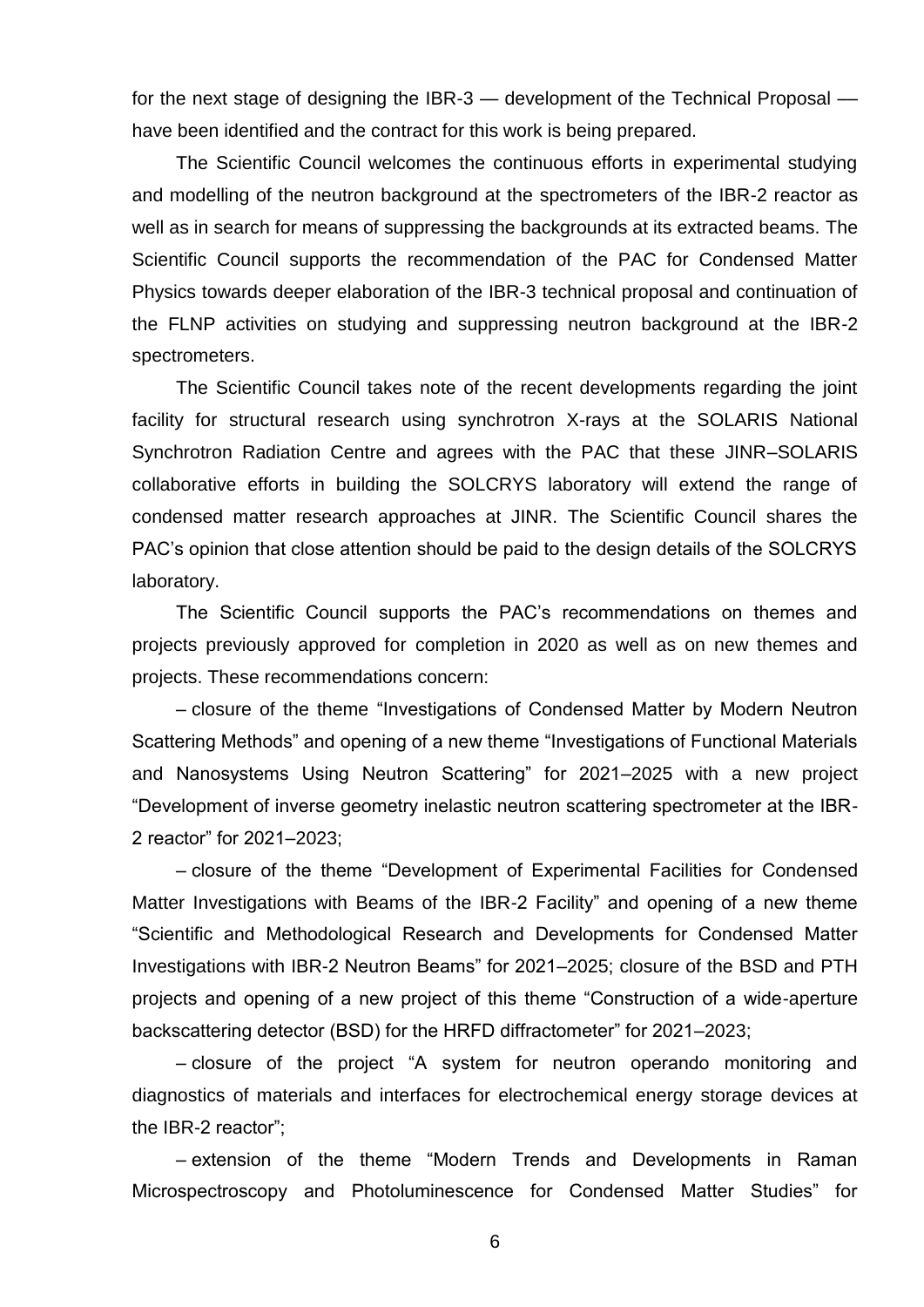2021–2023; closure of the Nanobiophotonics project and opening of the Biophotonics project for 2021–2023;

– extension of the theme and project "Novel Semiconductor Detectors for Fundamental and Applied Research" for 2021–2023 and of the PAS project for 2021– 2023;

– opening of the new project "Study of the radioprotective properties of the Damage Suppressor (Dsup) protein on a model organism *D. melanogaster* and human cell culture HEK293T" for 2021–2022 within the theme "Biomedical and Radiation-Genetic Studies Using Different Types of Ionizing Radiation";

– extension of the theme and project "Research on the Biological Effect of Heavy Charged Particles with Different Energies" for 2021–2023.

The Scientific Council welcomes further continuation of activities within the theme "Methods, Algorithms and Software for Modeling Physical Systems, Mathematical Processing and Analysis of Experimental Data" which was positively reviewed by the PAC.

## **III. Endorsement of appointments of FLNR Deputy Directors**

The Scientific Council endorsed the appointment of G. Kamiński and A. Yeremin as Deputy Directors of the Flerov Laboratory of Nuclear Reactions (FLNR), until the completion of the term of office of FLNR Director S. Sidorchuk.

# **IV. Awards and prizes**

The Scientific Council approves the proposal by JINR Director V. Matveev to award the title "Honorary Doctor of JINR" to M. Spiro (France), I. Tserruya (Israel), and I. Wilhelm (Czech Republic), in recognition of their outstanding contributions to the advancement of science and the education of young scientists.

The Scientific Council approves the recommendation of the Jury presented by its member, V. Shvetsov, on the award of the V. Dzhelepov Prize to E. Shabalin (FLNP, JINR) for the development and construction of the world's unique heterogeneous cryogenic neutron moderator at IBR-2.